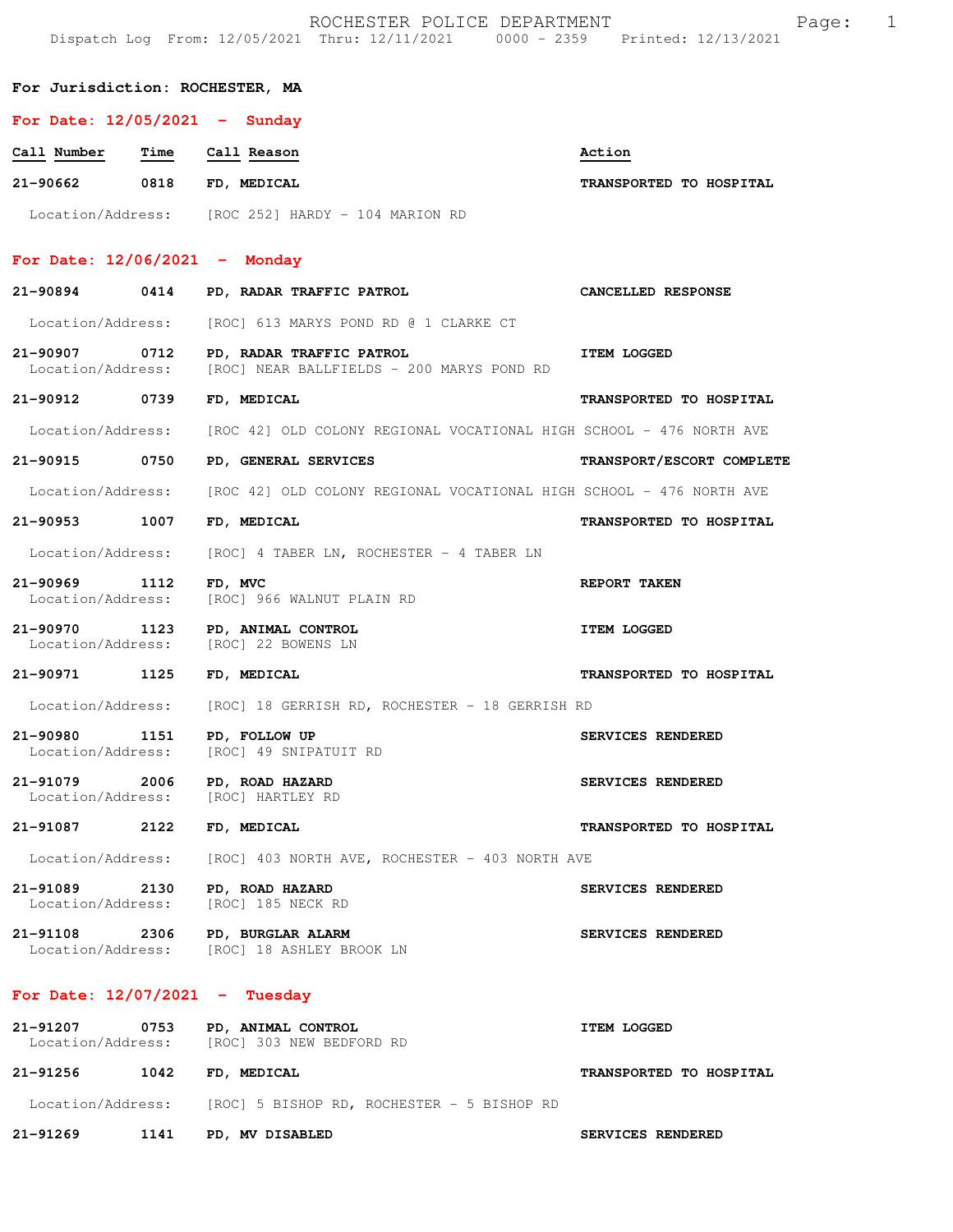Location/Address: [ROC 171] LITTLE QUITTACAS POND - NEGUS WAY

**21-91270 1144 PD, ANIMAL CONTROL SERVICES RENDERED**  [ROC] 103 MARION RD

**21-91284 1256 PD, ANIMAL CONTROL 17EM LOGGED ITEM LOGGED IGORIAL LOGGED** [ROC] 404 NECK RD

**21-91331 1649 FD, MEDICAL TRANSPORTED TO HOSPITAL** 

Location/Address: [ROC] 47 HATHAWAY POND CIR

**21-91333 1655 PD, BURGLAR ALARM INVESTIGATED**  Location/Address: [ROC] 7 BENSON RD

**21-91338 1708 FD, MEDICAL PATIENT REFUSAL**  Location/Address: [ROC 410] 27 BENJAMAN DR

21-91374 2032 PD, MV STOP<br>Location/Address: [ROC 115] COVANTA SEMASS - 141 CRANBERRY HWY [ROC 115] COVANTA SEMASS - 141 CRANBERRY HWY

21-91397 2221 PD, MV STOP **VERBAL WARNING**<br>Location/Address: [ROC] 371 NEW BEDFORD RD @ 1 VAUGHAN HILL RD [ROC] 371 NEW BEDFORD RD @ 1 VAUGHAN HILL RD

**21-91400 2227 FD, MEDICAL TRANSPORTED TO HOSPITAL** 

Location/Address: [ROC 616] FERNAU/JOYCE - 11 DAD'S WAY

### **For Date: 12/08/2021 - Wednesday**

| 21-91550          | 1041 | PD, MV STOP |  |  |  |                                                | VERBAL WARNING |
|-------------------|------|-------------|--|--|--|------------------------------------------------|----------------|
| Location/Address: |      |             |  |  |  | [ROC] 230 VAUGHAN HILL RD @ 245 ROUNSEVILLE RD |                |

**21-91560 1117 PD, MV STOP VERBAL WARNING**  [ROC] 575 NORTH AVE **21-91576 1235 FD, MEDICAL TRANSPORTED TO HOSPITAL** 

Location/Address: [ROC] 350 CUSHMAN RD, ROCHESTER - 350 CUSHMAN RD

**21-91610 1434 FD, OUTSIDE FIRE SERVICES RENDERED**<br>Location/Address: [ROC] 1 PERRYS LN @ 420 MARYS POND RD [ROC] 1 PERRYS LN @ 420 MARYS POND RD

**21-91662 1812 PD, MV STOP BEACH STOP VERBAL WARNING**<br>Vicinity of: [ROC] ACCUSHNET TOWN LINE - BRALEY HILL RD [ROC] ACCUSHNET TOWN LINE - BRALEY HILL RD

21-91672 1852 PD, GENERAL SERVICES **ITEM LOGGED**<br>Location/Address: [ROC 1] ROCHESTER POLICE STATION - 29 DEXTER LN [ROC 1] ROCHESTER POLICE STATION - 29 DEXTER LN

**21-91694 2105 FD, MEDICAL SERVICES NOT REQUIRED** 

Location/Address: [ROC] 636 WALNUT PLAIN RD

**21-91699 2131 PD, MV STOP ARREST**  Location/Address: [ROC] 1 BRALEY HILL RD @ 0 ACUSHNET TOWN LINE

# **For Date: 12/09/2021 - Thursday**

**21-91766 0126 PD, MV STOP COUNTY RD**<br>
Location/Address: [ROC] 397 COUNTY RD [ROC] 397 COUNTY RD **21-91771 0135 PD, MV STOP VERBAL WARNING**<br>Location/Address: [ROC 128] SEASONS CORNER MARKET - 8 CRANBERRY HWY [ROC 128] SEASONS CORNER MARKET - 8 CRANBERRY HWY **21-91777 0152 PD, MV STOP REPORT TAKEN**<br>Location/Address: [ROC 128] SEASONS CORNER MARKET - 8 CRANBERRY HWY [ROC 128] SEASONS CORNER MARKET - 8 CRANBERRY HWY

**21-91855 1115 PD, SUSPICIOUS ACTIVITY REPORT TAKEN**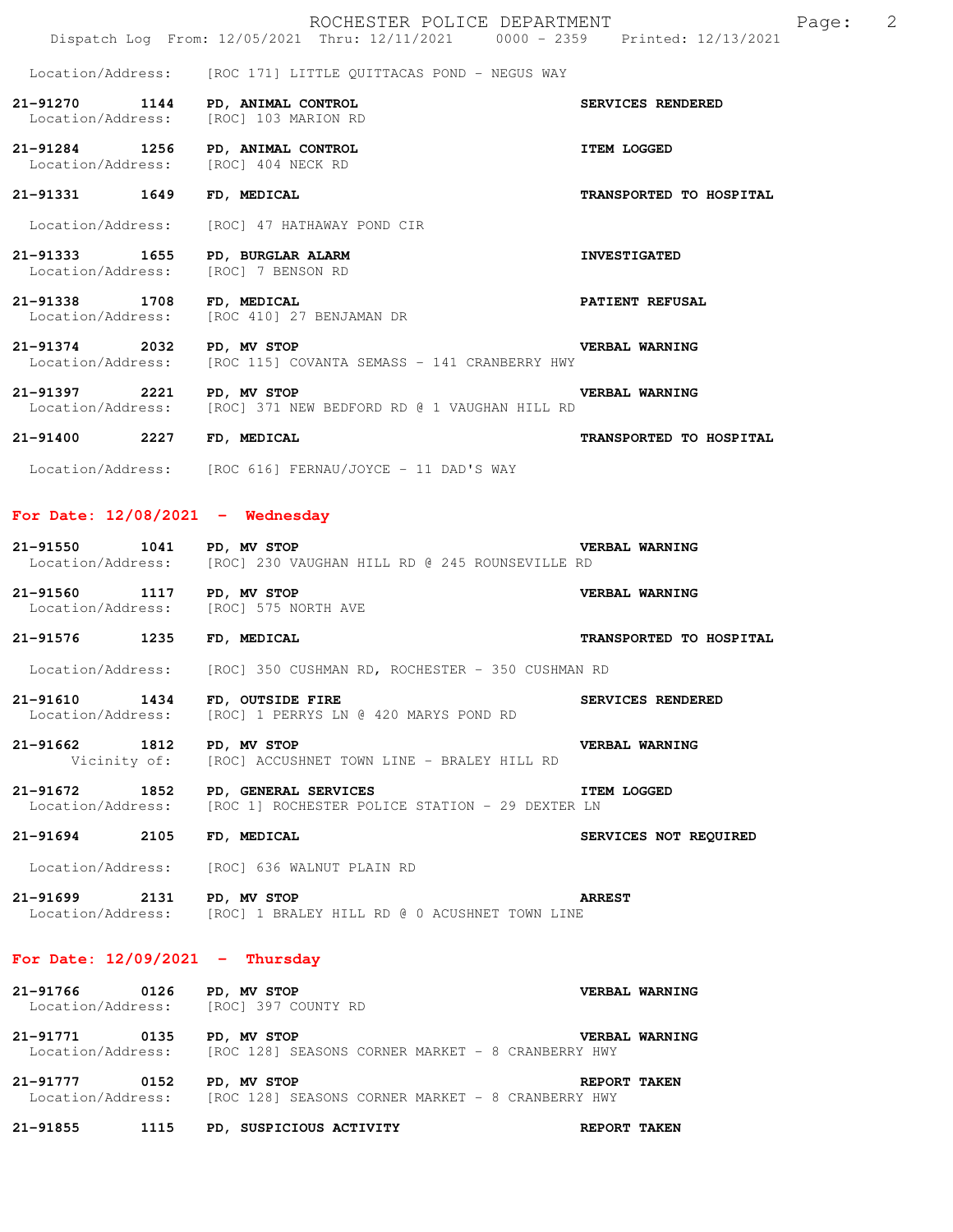|                                                    | ROCHESTER POLICE DEPARTMENT         | Page: |  |
|----------------------------------------------------|-------------------------------------|-------|--|
| Dispatch Log From: $12/05/2021$ Thru: $12/11/2021$ | $0000 - 2359$ Printed: $12/13/2021$ |       |  |

Location/Address: [ROC 56] LLOYDS MARKET - 4 HARTLEY RD

- **21-91859 1144 PD, ILLEGAL DUMPING INVESTIGATED INVESTIGATED**<br>Location/Address: [ROC 360] SNIPATUIT POND ESTATES 432 NORTH AVE [ROC 360] SNIPATUIT POND ESTATES - 432 NORTH AVE
- **21-91860 1151 PD, FRAUD REPORT TAKEN**<br>Location/Address: [ROC 504] 20 FOSS FARM 20 FOSS FARM LN  $[ROC 504] 20 FOS SRAN - 20 FOS SRAN LM$

21-91941 2007 FD, OUTSIDE FIRE **FIRE SERVICES RENDERED**<br>Location/Address: [ROC 432] TRIPP/MCCUSKER - 105 ROBINSON RD [ROC 432] TRIPP/MCCUSKER - 105 ROBINSON RD

**21-91948 2035 FD, MVC TRANSPORTED TO HOSPITAL** 

Location/Address: [ROC] 355 COUNTY RD

#### **For Date: 12/10/2021 - Friday**

**21-92100 0843 PD, DISTURBANCE REPORT TAKEN**  Location/Address: [ROC 207] EGGER/KORNICHUK - 30 BATES RD **21-92108 0917 FD, FIRE ALARM SERVICES RENDERED**<br>
Location/Address: [ROC] 30 VAUGHAN HILL RD [ROC] 30 VAUGHAN HILL RD **21-92159 1319 PD, GENERAL SERVICES SERVICES RENDERED**  Location/Address: [ROC 207] EGGER/KORNICHUK - 30 BATES RD **21-92163 1322 PD, SUSPICIOUS ACTIVITY CITATION ISSUED**  Location/Address: [ROC 751] 21 BISHOP RD

**21-92166 1334 PD, ASSIST OTHER AGENCY REPORT TAKEN**  Location/Address: [ROC] 118 VAUGHAN HILL RD

- **21-92204 1716 PD, GENERAL SERVICES MESSAGE DELIVERED**  Location/Address: [ROC 207] EGGER/KORNICHUK - 30 BATES RD
- **21-92215 1947 FD, MEDICAL SERVICES NOT REQUIRED** 
	- Location/Address: [ROC 366] COSTA 206 HIGH ST

## **For Date: 12/11/2021 - Saturday**

| 21-92297          | 0047 | PD, BURGLAR ALARM |                                                   |  | <b>INVESTIGATED</b> |
|-------------------|------|-------------------|---------------------------------------------------|--|---------------------|
| Location/Address: |      |                   | [ROC 84] FRIENDS MARKETPLACE - 565 ROUNSEVILLE RD |  |                     |

- **21-92303 0057 PD, ANIMAL CONTROL INVESTIGATED**  Location/Address: [ROC] 664 WALNUT PLAIN RD @ 1 SPRINGWOOD DR
- **21-92310 0122 PD, MVC OTHER INVESTIGATED**  Location/Address: [ROC] 610 SNIPATUIT RD
- **21-92319 0137 PD, SUSPICIOUS ACTIVITY INVESTIGATED**  Location/Address: [ROC] 202 NORTH AVE

**21-92369 0707 PD, MV STOP VERBAL WARNING**  Location/Address: [ROC 106] GIFFORD PARK BALLFIELDS - 25 MARYS POND RD

**21-92405 1248 FD, OUTSIDE UTILITIES INVESTIGATED**  Location/Address: [ROC] 292 CUSHMAN RD

**21-92422 1537 PD, BURGLAR ALARM INVESTIGATED**  Location/Address: [ROC] 20 NOBLE RD

**21-92427 1559 PD, MVC OTHER SERVICES RENDERED**  Location/Address: [ROC 128] SEASONS CORNER MARKET - 8 CRANBERRY HWY

#### **21-92483 1830 PD, ROAD HAZARD UNFOUNDED**  Location/Address: [ROC 57] ADRIANS PACKAGE STORE - 711 MARYS POND RD